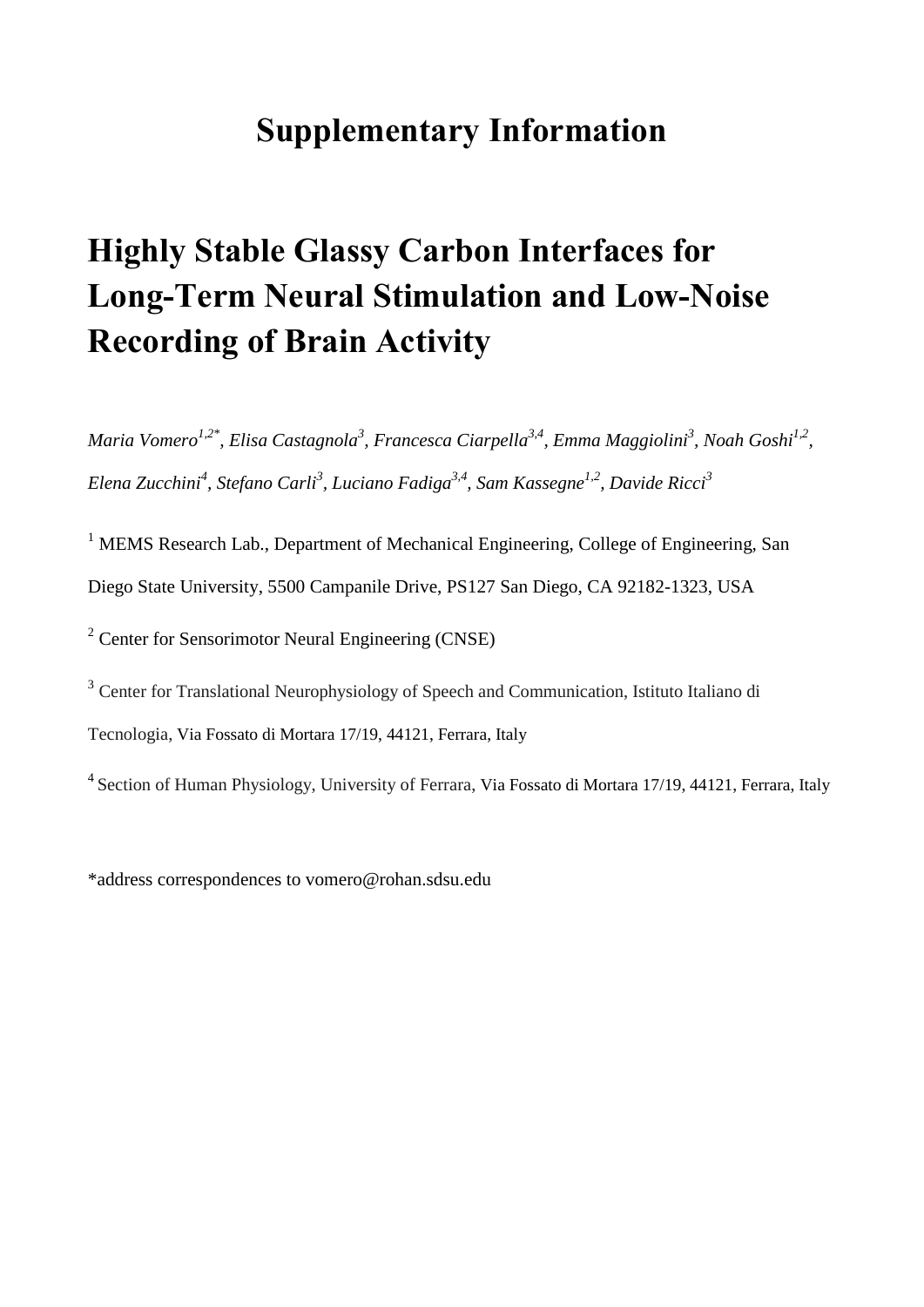|                                 | <b>Impedance Magnitude [<math>k\Omega</math>]</b> |                   |                   | <b>CTC</b><br>[mC/cm <sup>2</sup> ] | EW<br>[V] |
|---------------------------------|---------------------------------------------------|-------------------|-------------------|-------------------------------------|-----------|
|                                 | 10 Hz                                             | $100$ Hz          | 1 kHz             | EW range                            |           |
| 300µm Ø Pt                      | $564.5 \pm 311.3$                                 | $89.6 \pm 42.2$   | $14.3 \pm 6.9$    | $8.6 \pm 3.5$                       | 1.4       |
| 300µm Ø GC                      | $386.1 \pm 99.1$                                  | $61.7 \pm 23.8$   | $11.0 \pm 5.4$    | $14.3 \pm 3.8$                      | 2.4       |
| 300µm Ø PEDOT-<br><b>PSS/GC</b> | $1.5 \pm 0.5$                                     | $1.0\pm 0.1$      | $0.9 \pm 0.1$     | $125.7 \pm 41.6$                    | 1.4       |
| 300µm Ø PEDOT-<br><b>PSS/Pt</b> | $1.9 \pm 0.3$                                     | $1.3 \pm 0.1$     | $1.2 \pm 0.1$     | $71.0 \pm 11.5$                     | 1.4       |
| $60 \mu m \mathcal{O}$ GC       | $1.1E4 + 6.4E3$                                   | $2.8E3 \pm 1.4E3$ | $417.5 \pm 105.7$ | $46.9 \pm 8.9$                      | 2.4       |
| 60um Ø PEDOT-<br><b>PSS/GC</b>  | $12.4 \pm 2.4$                                    | $4.8 \pm 0.7$     | $3.6 \pm 0.4$     | $893.5 \pm 137.8$                   | 1.4       |

**Supplementary Table S1**. **Comparison of electrochemical properties of GC, Pt and PEDOT-PSS/GC and PEDOT-PSS/Pt electrodes.** Impedance at 10 Hz, 100 Hz, 1 kHz, Charge Transfer Capacity (CTC) and Electrochemical Window (EW) of the Pt, Glassy Carbon (GC) and PEDOT-PSS-coated Pt and GC microelectrodes.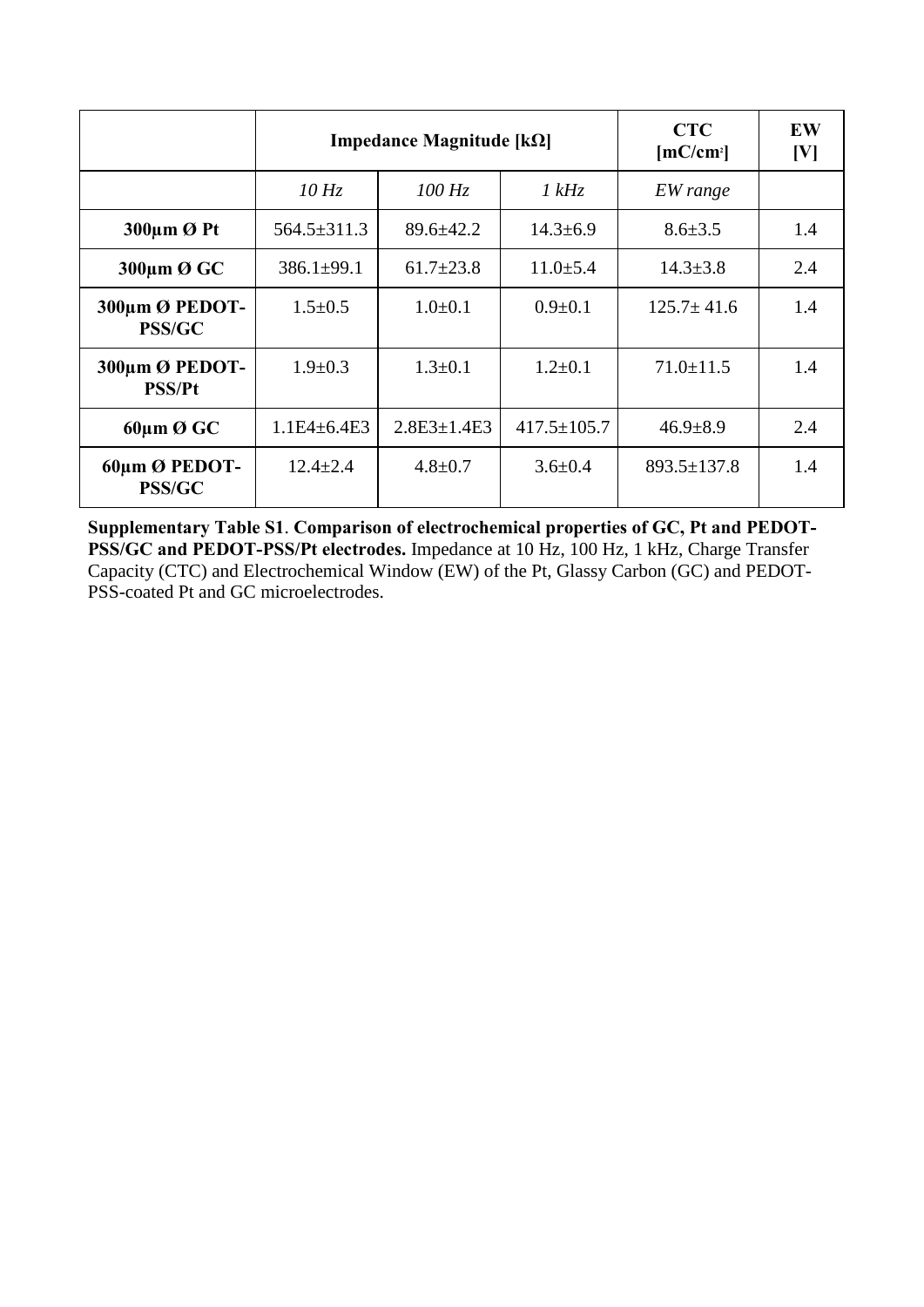

**Supplementary Figure S1. Linear sweep voltammetry of Pt, GC, PEDOT-PSS-coated microelectrodes.** (Between 2 and −1.5 V vs. Ag/AgCl, scan rate of 50 mV/s).



**Supplementary Figure S2**. **Flexibility tests.** Representative impedance spectra of a 300μm Ø PEDOT-PSS coated GC microelectrodes before and after flexibility tests. Optical pictures of the flexible device rolled around a 1.25 mm Ø tube.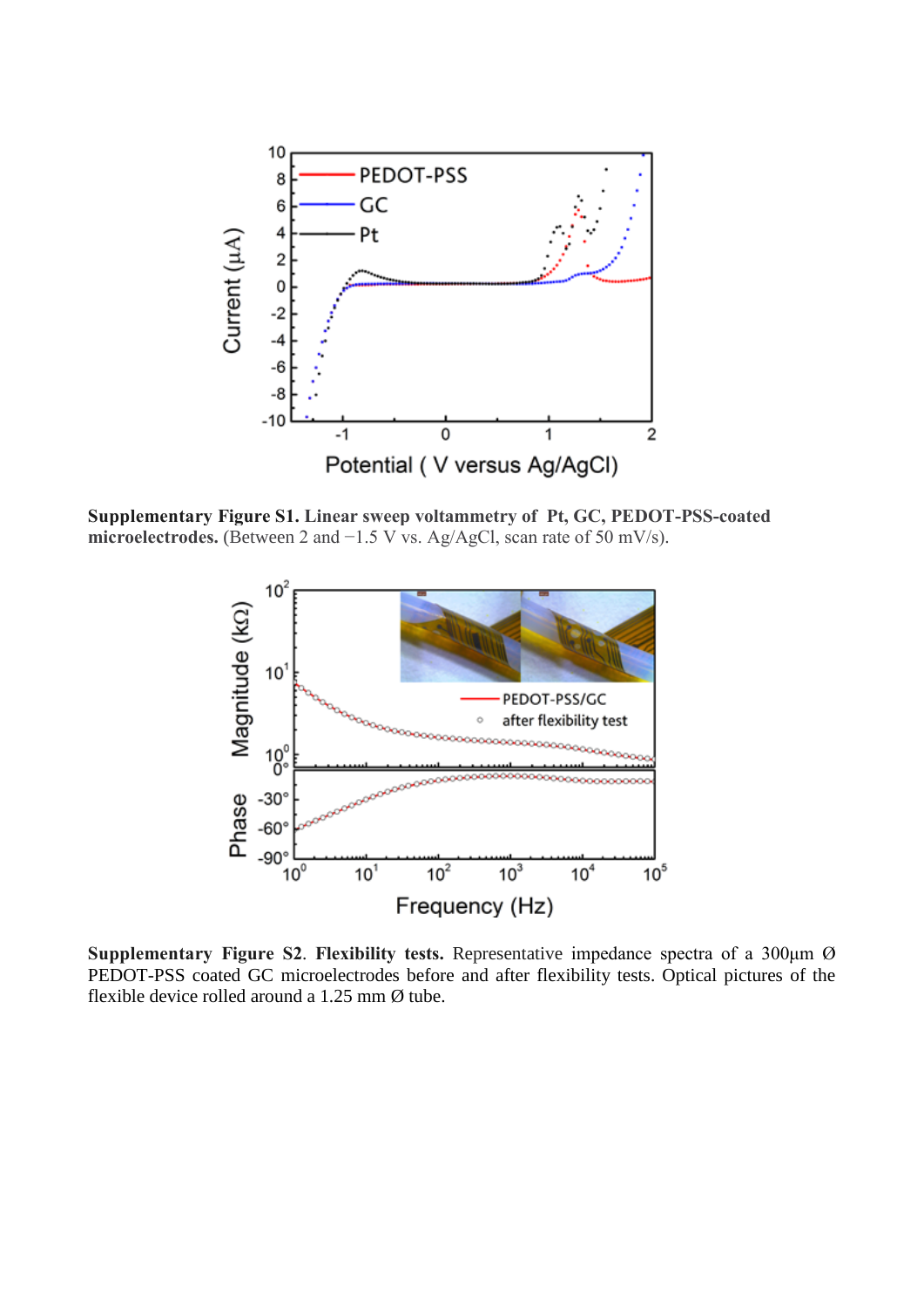

**Supplementary Figure S3**. **Effects of stimulation pulsing on PEDOT-PSS/GC vs PEDOT-PSS/Pt.** Representative impedance spectra before and after stimulation experiments of PEDOT-PSS coating on GC (A) and PEDOT-PSS coating on Pt (B)  $300 \mu m$   $\varnothing$  microelectrodes. (C) Representative cyclic voltammograms of PEDOT-PSS coating on GC and PEDOT-PSS coating on Pt, before and after stimulation experiments. (D, E) Representative SEM images of PEDOT-PSScoated Pt (D) and GC (E)  $300 \mu m$  Ø microelectrodes, respectively after 1 (Pt) and 5 (GC) million pulses.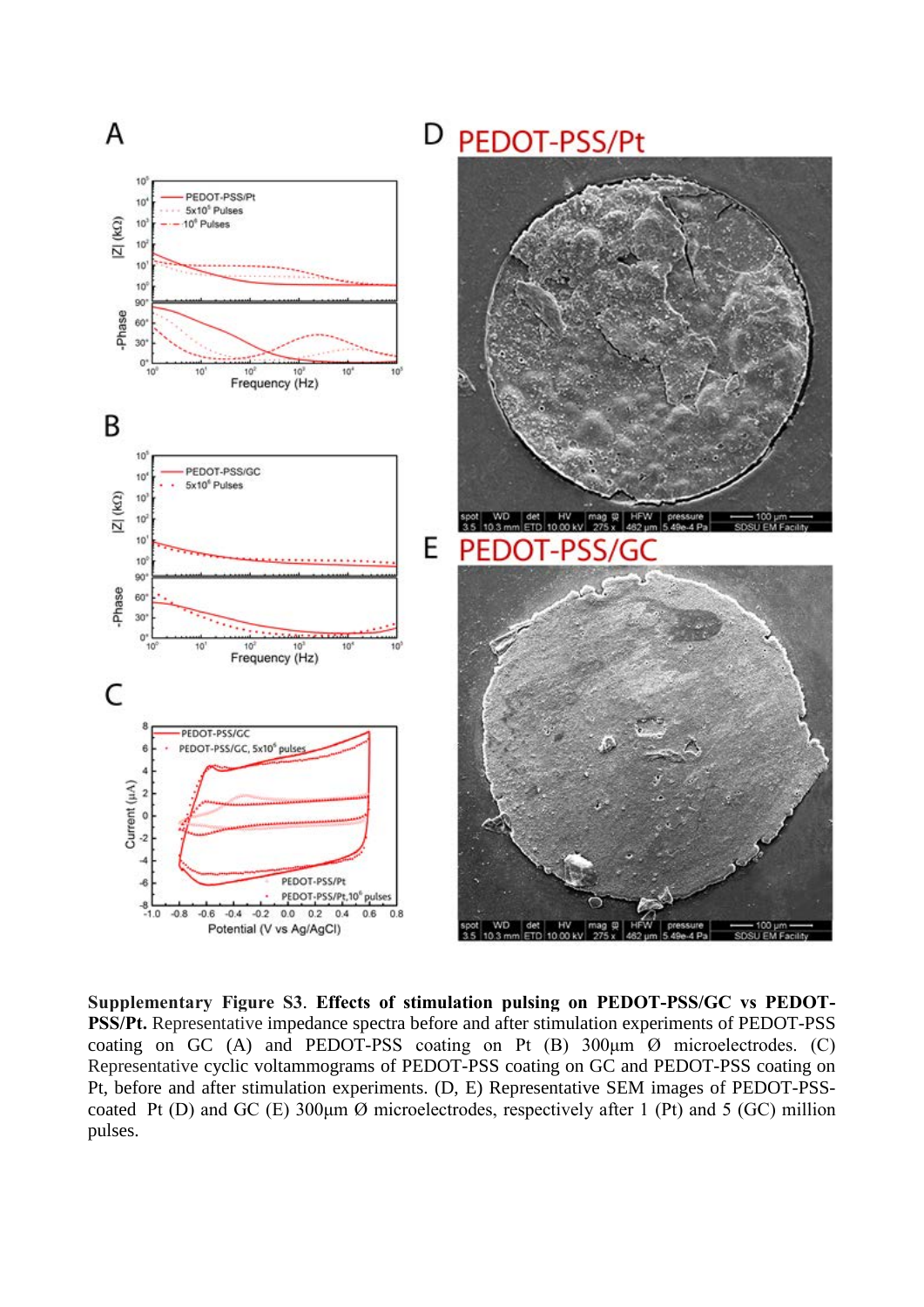

**Supplementary Figure S4**. *In-vivo* **impedance results.** Comparison (mean and standard deviation from 6 recording sites each) of *in vivo* impedance spectra of 300μm Ø PEDOT-PSS-coated GC versus GC microelectrodes.

## *In-vivo* **impedance measurements.**

The *in vivo* impedances were analyzed through electrochemical impedance spectroscopy (EIS) using the two-electrode configuration. The 12 microelectrodes of each devices were referenced to a low impedance stainless steel bone screw inserted into the skull. The two-electrode method is suitable for measuring impedance from microelectrodes due to the large difference in impedance relative to the reference and the small current that passes through the circuit. During the EIS measurements, a sine wave (10 mV RMS amplitude) was imposed onto the open circuit potential while varying the frequency from 1 to  $10^5$  Hz. EIS were carried out using a potentiostat/galvanostat (Reference 600, Gamry Instruments, USA).



**Supplementary Figure S5. Representative impedance spectra of a PEDOT-PSS-coated Pt microelectrode before and after recording sessions in rat brain.**